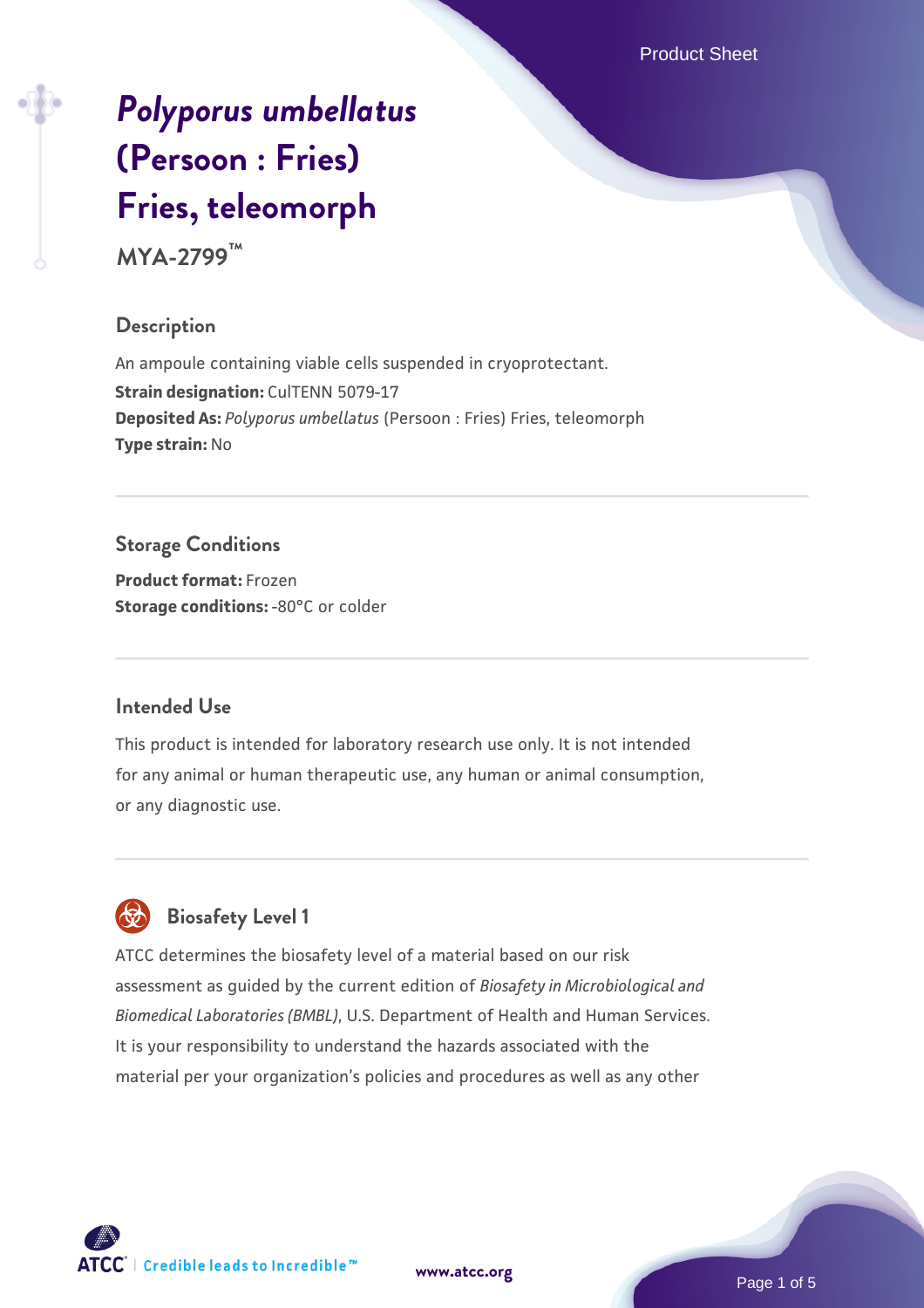# **[Polyporus umbellatus](https://www.atcc.org/products/mya-2799) [\(Persoon : Fries\) Fries, teleomorph](https://www.atcc.org/products/mya-2799) Product Sheet MYA-2799**

applicable regulations as enforced by your local or national agencies.

ATCC highly recommends that appropriate personal protective equipment is always used when handling vials. For cultures that require storage in liquid nitrogen, it is important to note that some vials may leak when submersed in liquid nitrogen and will slowly fill with liquid nitrogen. Upon thawing, the conversion of the liquid nitrogen back to its gas phase may result in the vial exploding or blowing off its cap with dangerous force creating flying debris. Unless necessary, ATCC recommends that these cultures be stored in the vapor phase of liquid nitrogen rather than submersed in liquid nitrogen.

#### **Certificate of Analysis**

For batch-specific test results, refer to the applicable certificate of analysis that can be found at www.atcc.org.

#### **Handling Procedures**

**Frozen ampoules** packed in dry ice should either be thawed immediately or stored in liquid nitrogen. If liquid nitrogen storage facilities are not available, frozen ampoules may be stored at or below -70°C for approximately one week. **Do not under any circumstance store frozen ampoules at refrigerator freezer temperatures (generally -20°C)**. Storage of frozen material at this temperature will result in the death of the culture.

- 1. To thaw a frozen ampoule, place in a **25°C to 30°C** water bath, until just thawed **(approximately 5 minutes)**. Immerse the ampoule just sufficient to cover the frozen material. Do not agitate the ampoule.
- 2. Immediately after thawing, wipe down ampoule with 70% ethanol and aseptically transfer at least 50 µL (or 2-3 agar cubes) of the content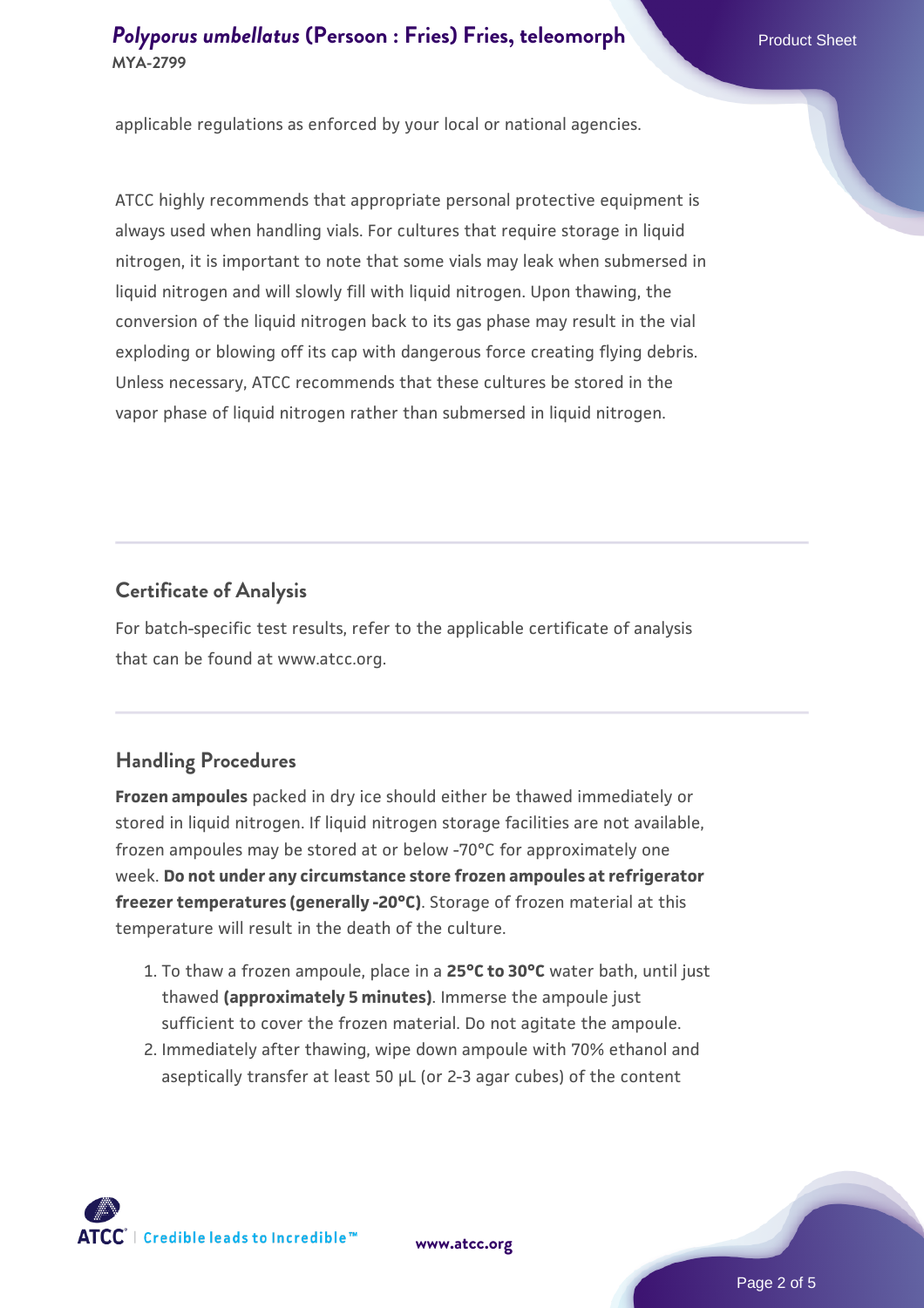## **[Polyporus umbellatus](https://www.atcc.org/products/mya-2799) [\(Persoon : Fries\) Fries, teleomorph](https://www.atcc.org/products/mya-2799) Product Sheet MYA-2799**

onto a plate or broth with medium recommended.

- 3. Incubate the inoculum/strain at the temperature and conditions recommended.
- 4. Inspect for growth of the inoculum/strain regularly for up to 4 weeks. The time necessary for significant growth will vary from strain to strain.

#### **Material Citation**

If use of this material results in a scientific publication, please cite the material in the following manner: *Polyporus umbellatus* (Persoon : Fries) Fries, teleomorph (ATCC MYA-2799)

#### **References**

References and other information relating to this material are available at www.atcc.org.

#### **Warranty**

The product is provided 'AS IS' and the viability of ATCC<sup>®</sup> products is warranted for 30 days from the date of shipment, provided that the customer has stored and handled the product according to the information included on the product information sheet, website, and Certificate of Analysis. For living cultures, ATCC lists the media formulation and reagents that have been found to be effective for the product. While other unspecified media and reagents may also produce satisfactory results, a change in the ATCC and/or depositor-recommended protocols may affect the recovery, growth, and/or function of the product. If an alternative medium formulation or reagent is used, the ATCC warranty for viability is no longer valid. Except as expressly set forth herein, no other warranties of any kind are provided, express or implied, including, but not limited to, any implied

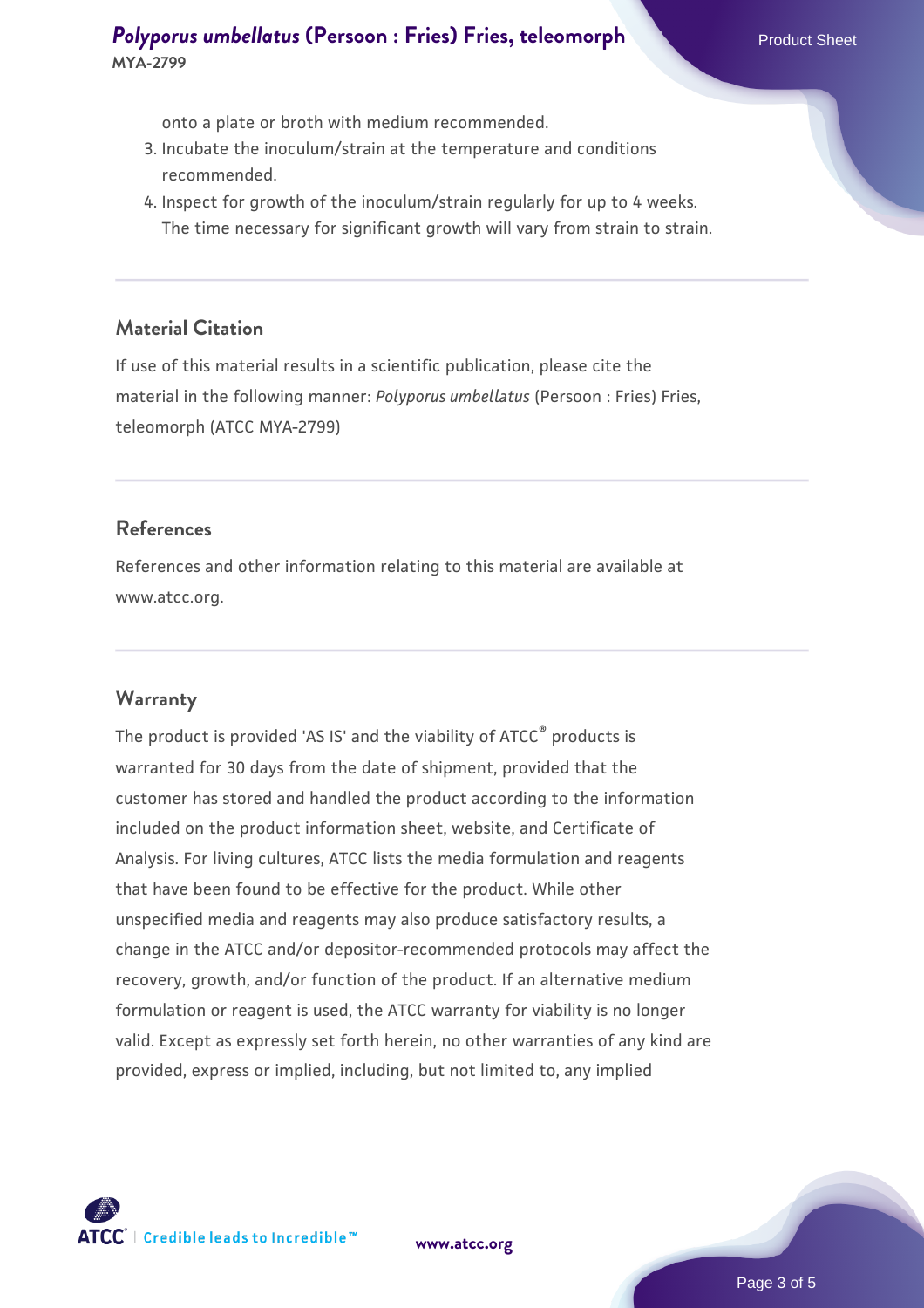# **[Polyporus umbellatus](https://www.atcc.org/products/mya-2799) [\(Persoon : Fries\) Fries, teleomorph](https://www.atcc.org/products/mya-2799) Product Sheet MYA-2799**

warranties of merchantability, fitness for a particular purpose, manufacture according to cGMP standards, typicality, safety, accuracy, and/or noninfringement.

#### **Disclaimers**

This product is intended for laboratory research use only. It is not intended for any animal or human therapeutic use, any human or animal consumption, or any diagnostic use. Any proposed commercial use is prohibited without a license from ATCC.

While ATCC uses reasonable efforts to include accurate and up-to-date information on this product sheet, ATCC makes no warranties or representations as to its accuracy. Citations from scientific literature and patents are provided for informational purposes only. ATCC does not warrant that such information has been confirmed to be accurate or complete and the customer bears the sole responsibility of confirming the accuracy and completeness of any such information.

This product is sent on the condition that the customer is responsible for and assumes all risk and responsibility in connection with the receipt, handling, storage, disposal, and use of the ATCC product including without limitation taking all appropriate safety and handling precautions to minimize health or environmental risk. As a condition of receiving the material, the customer agrees that any activity undertaken with the ATCC product and any progeny or modifications will be conducted in compliance with all applicable laws, regulations, and guidelines. This product is provided 'AS IS' with no representations or warranties whatsoever except as expressly set forth herein and in no event shall ATCC, its parents, subsidiaries, directors, officers, agents, employees, assigns, successors, and affiliates be liable for indirect, special, incidental, or consequential damages of any kind in connection with or arising out of the customer's use of the product. While reasonable effort is made to ensure authenticity and reliability of materials on deposit, ATCC is not liable for damages arising from the misidentification or misrepresentation of such materials.